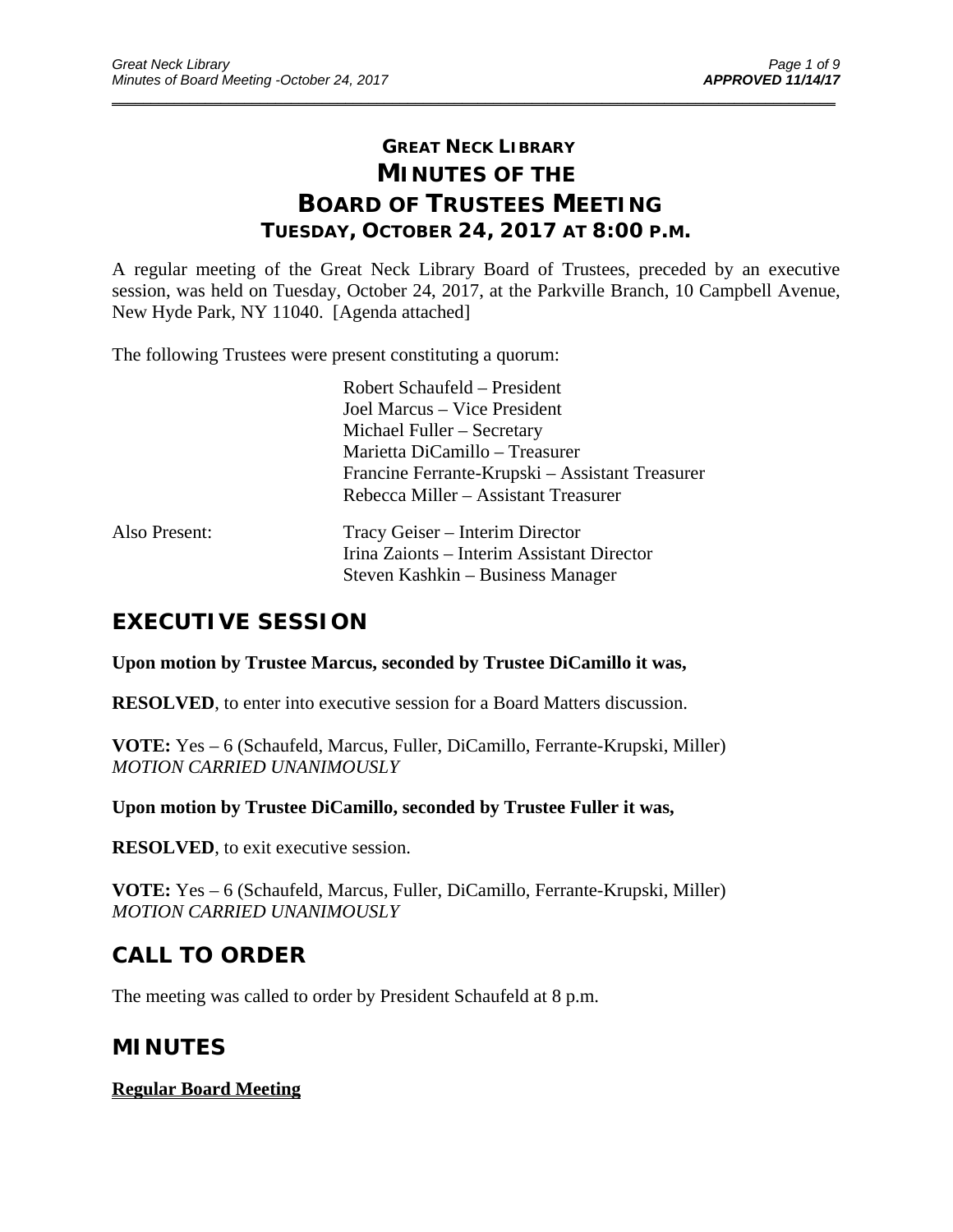**Upon motion by Michael Fuller, seconded by Marietta DiCamillo and after discussion, it was,** 

\_\_\_\_\_\_\_\_\_\_\_\_\_\_\_\_\_\_\_\_\_\_\_\_\_\_\_\_\_\_\_\_\_\_\_\_\_\_\_\_\_\_\_\_\_\_\_\_\_\_\_\_\_\_\_\_\_\_\_\_\_\_\_\_\_\_\_\_\_\_\_\_\_\_\_\_\_\_\_\_\_\_\_\_\_\_\_\_\_\_\_\_\_

**MOVED,** that the Great Neck Library Board of Trustees approve the Minutes of the September 12, 2017 Regular Board Meeting as presented.

**VOTE:** Yes – 6 (Schaufeld, Marcus, Fuller, DiCamillo, Ferrante-Krupski, Miller) *MOTION CARRIED UNANIMOUSLY*

# **TREASURER'S REPORT**

**Upon motion by Marietta DiCamillo, seconded by Michael Fuller and after discussion, it was,** 

**RESOLVED,** that the Great Neck Library Board of Trustees accept the following financial reports which have been reviewed by the Finance Committee:

- October 24, 2017, Treasurer's Report;
- Warrant dated September 18, 2017, which has been reviewed by the Treasurer, the sums set against their respective names, amounting in the aggregate to \$284,892.52.
- Warrant dated October 3, 2017 through October 13, 2017, which has been reviewed by the Treasurer, the sums set against their respective names, amounting in the aggregate to \$236,863.70.
- Payroll Warrants for pay dates September 14 and September 28, 2017, which have been reviewed by the Treasurer, (in the amounts of \$134,685.58 and \$145,092.74, respectively,) for a total of \$279,778.32.

**VOTE:** Yes – 6 (Schaufeld, Marcus, Fuller, DiCamillo, Ferrante-Krupski, Miller) *MOTION CARRIED UNANIMOUSLY*

# **PAYROLL CHANGES**

**Upon motion by Marietta DiCamillo, seconded by Rebecca Miller, and after discussion, it was,** 

**RESOLVED,** that the Great Neck Library Board of Trustees accept the Payroll Change report of September 1 through September 30, 2017 as presented, which has been reviewed by the Finance Committee.

**VOTE:** Yes – 6 (Schaufeld, Marcus, Fuller, DiCamillo, Ferrante-Krupski, Miller) *MOTION CARRIED UNANIMOUSLY*

# **REPORTS**

### **Director Search Committee**

Trustee Miller reported that the next meeting is set for October  $25<sup>th</sup>$  at Main and applicants will be reviewed.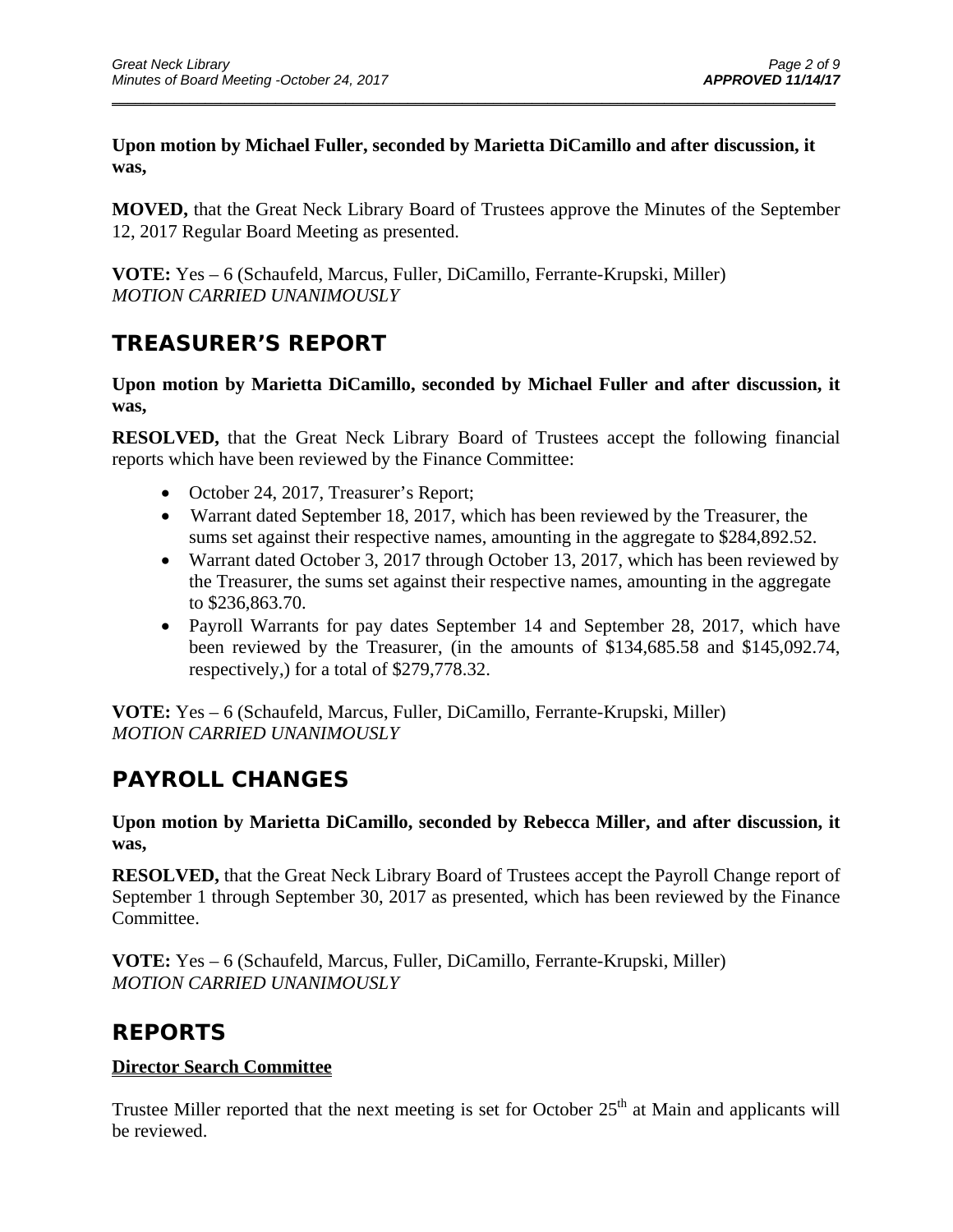### **Branch Committee**

Trustee Fuller reported the Committee met on October 16<sup>th</sup> at the Station Branch for the purpose of reviewing RFPs of three (3) Space Planners. Further detail is needed and appointments will be set for interviews so one may be chosen to oversee changes to the Station and Parkville Branches.

\_\_\_\_\_\_\_\_\_\_\_\_\_\_\_\_\_\_\_\_\_\_\_\_\_\_\_\_\_\_\_\_\_\_\_\_\_\_\_\_\_\_\_\_\_\_\_\_\_\_\_\_\_\_\_\_\_\_\_\_\_\_\_\_\_\_\_\_\_\_\_\_\_\_\_\_\_\_\_\_\_\_\_\_\_\_\_\_\_\_\_\_\_

Trustee Fuller further reported that the committee discussed and agreed on an amount of \$25,000.00 to upgrade furniture at the Lakeville Branch. A tribute for Ruth Klement was also discussed.

The Next Branch Committee Meeting is scheduled for November 28<sup>th</sup> at the Lakeville Branch.

#### **Main Building Committee**

President Schaufeld reported the next meeting is scheduled for Thursday, November 2nd, at Main.

#### **Policy Committee**

Vice President Marcus reported that a meeting is set for November  $30<sup>th</sup>$  at Main.

#### **Programming Committee**

Trustee Ferrante-Krupski reported the Committee met on October  $3<sup>rd</sup>$  and will meet again to discuss spring 2018 programming.

#### **Fundraising Committee**

Trustee Ferrante-Krupski noted that prior meetings were cancelled and there was no update to report.

#### **Long Range Planning Committee**

Vice President Marcus reported that a meeting is set for November  $15<sup>th</sup>$ .

#### **Grants**

Interim Director Tracy Geiser reported that Adam Hinz still awaits a response on the STEM grant previously submitted.

Interim Assistant Director Irina Zaionts reported that she is looking into digitization of newspapers through newspapers.com but believes publishers will need to grant permission for scanning.

#### **Staff Reports**

No Comments.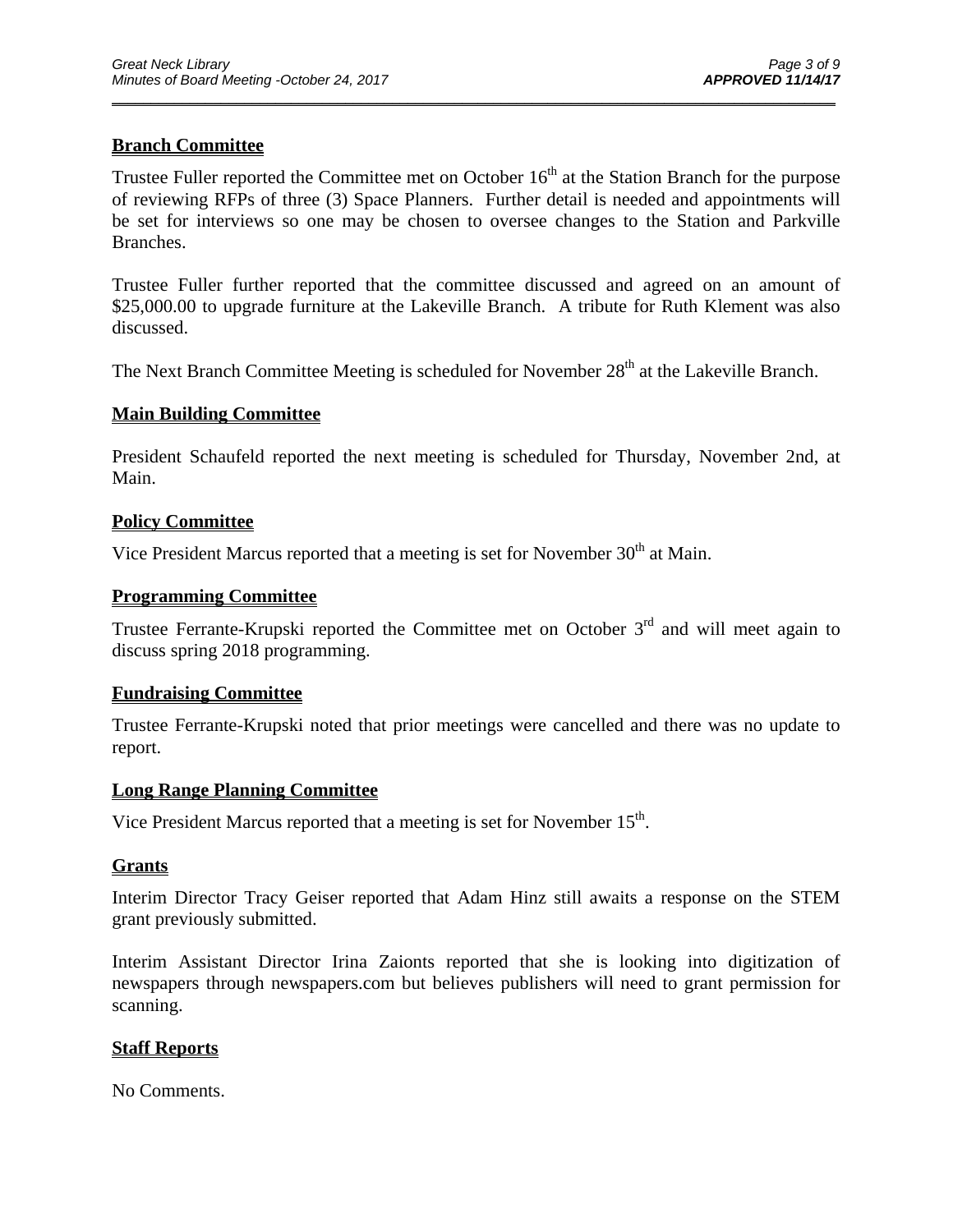#### **Interim Director's Report**

Interim Director Tracy Geiser welcomed Interim Assistant Director Irina Zaionts and explained that Irina will be looking over the Branches and their needs, amongst other projects.

\_\_\_\_\_\_\_\_\_\_\_\_\_\_\_\_\_\_\_\_\_\_\_\_\_\_\_\_\_\_\_\_\_\_\_\_\_\_\_\_\_\_\_\_\_\_\_\_\_\_\_\_\_\_\_\_\_\_\_\_\_\_\_\_\_\_\_\_\_\_\_\_\_\_\_\_\_\_\_\_\_\_\_\_\_\_\_\_\_\_\_\_\_

Interim Director Geiser reported that Museum Passes will be designated between the Parkville Branch and the Main Library to alleviate conflict caused by the floating and reservations systems. Trustee DiCamillo asked if they could rotate between all branches but after discussion Trustee Fuller and Interim Director Geiser felt it would only serve to further complicate the situation.

Charlie Wohlgemuth was in attendance and spoke on his meetings with VRD, JNS, Addison, OLA and SRS regarding the rooftop cooling units. Problems have been identified and reprogramming and corrections for timing need to be made. Mr. Wohlgemuth requested an extension of another year's warranty from Addison since the units have not worked properly since installation. The Addison representatives will look into this request.

Trustee DiCamillo requested that Charlie Segal, Calgi & KG&D be invited to a Main Building Committee meeting to open items, etc. Holly Coscetta will arrange.

Text of the Interim Director's written report dated October 16, 2017 below:

ADMINISTRATION:

- Irina Zaionts, Reference Librarian, has come on board as our Interim Assistant Director. Irina will work with the branches and any other projects that I hand over. She began her position on October 2.
- Kathleen Cotter, Head of Station Branch, will be retiring as of November 13, 2017. We wish her health and happiness as she embarks on her retirement.
- We have recently hired four Circulation clerks who will work between the branches. Nick is currently training our new hires.
- We have hired Christy Orquera as our full time Reference Librarian. In the short time she has been here Christy has been a tremendous asset to the GN library and community.
- We are currently accepting applications for the position of part time Librarian for the Children's Department. I hope that we will be able to fill this position quickly as it will help to expand our customer service and programming.
- On October 2, with Nick Camastro, a patron purge was performed. This removed all resident patrons and out of district patrons who have not renewed their cards in the last three years. All patrons who owe money have stayed in the system.
- Holly Coscetta has been working around the clock preparing for the upcoming Meet the Candidates Night on 10/18 and the Election on 10/30.
- Our November Staff meeting will be a training done by Pam Levin on our new software, Libby. Libby will eventually be used to replace OverDrive's current app.
- Steve, Jill and Holly have been attending NYS Retirement workshops this month to learn about the new changes that will be in our future.

MAIN:

 October 30 is almost here and it will officially be our first year in our brand new Main building! I would like to thank the BOT and the Staff who worked tirelessly towards this goal and our patrons who waited patiently for opening day and all of the trials that came with it.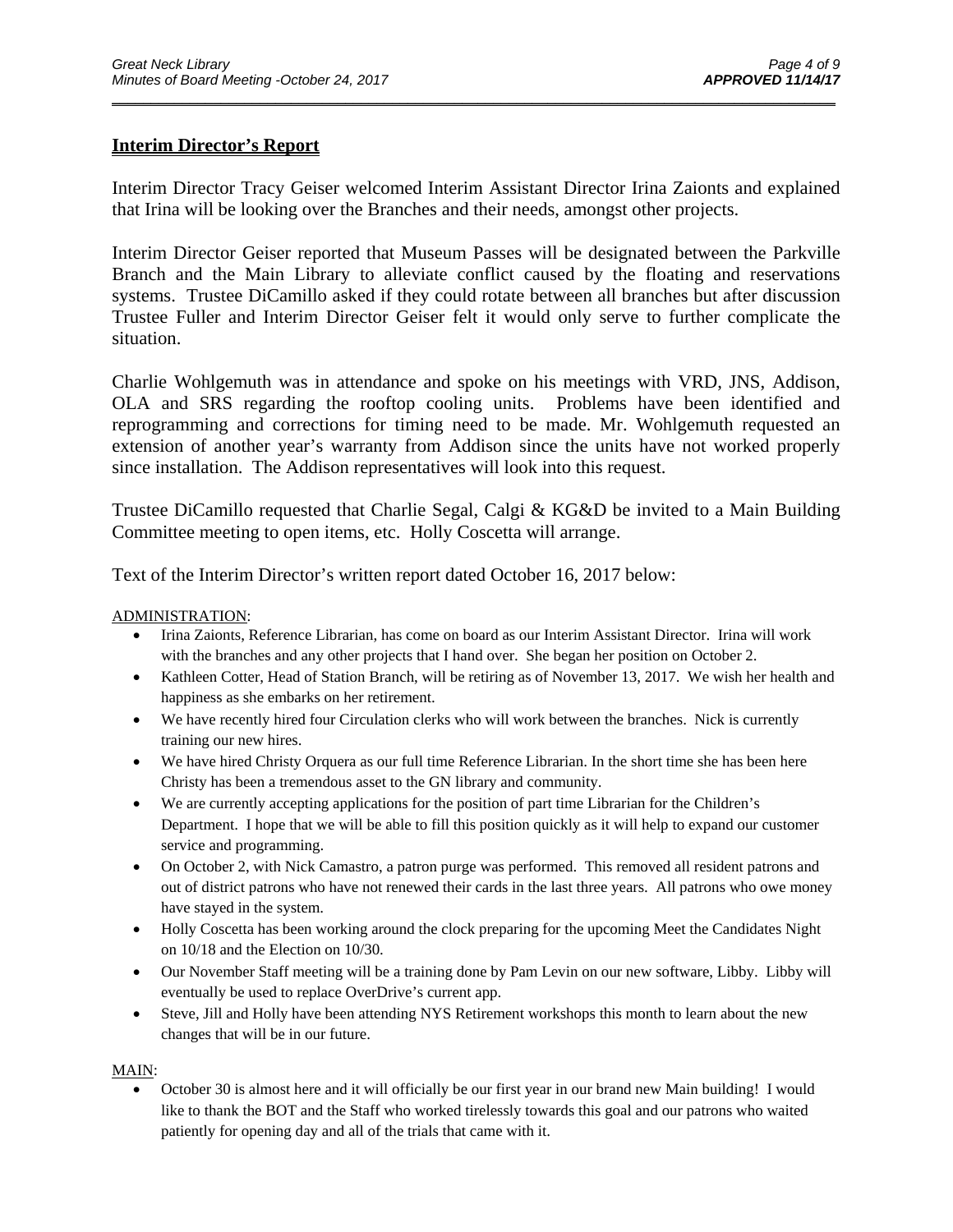We went live on September 5 with the new museum pass reservation system. There are still kinks to work out but we hope to have everything running smoothly soon enough. This is one of the projects that I have passed on to Irina and she will begin working to set up patron training sessions.

\_\_\_\_\_\_\_\_\_\_\_\_\_\_\_\_\_\_\_\_\_\_\_\_\_\_\_\_\_\_\_\_\_\_\_\_\_\_\_\_\_\_\_\_\_\_\_\_\_\_\_\_\_\_\_\_\_\_\_\_\_\_\_\_\_\_\_\_\_\_\_\_\_\_\_\_\_\_\_\_\_\_\_\_\_\_\_\_\_\_\_\_\_

- Representatives from VRD, Calgi and KG&D are continuing to work on the malfunctioning HVAC unit located above the Reference office. On October 19, Addison will be in to work on the malfunctioning air conditioning unit.
- The furniture for the Local History and Children's Rooms have been installed. This has allowed the Children's department to bring items up from storage. Without Jonathan Aubrey, the Local History Room has been delayed but Margie Chodosch, Donna Litke and Pam Levin have been working to try to put it together. Our new fulltime Librarian, Christy Orquera is going to school for her Archival certificate and will be taking over the running of the Local History Room.
- RFID tagging is complete as well as the running of the data and electric cables for the gates. The gates are currently being installed at the Main building as well as the software needed. After Main is complete the branches will be done then on to the installation and training of the staff on the self-check machines. The conveyor belt that is used for sorting will be delivered on October 17.
- We received our 2017 Bullet Aid Grant monies, which we used to purchase a new microfilm/fiche reader for the Reference Department and the art hanging system that had currently been installed in the rest of the library. Margie Chodosch and Irina Zaionts are continuing to look in to digitization grants to convert our newspapers in to microfiche.
- The library was represented at the AutoFest in Great Neck this year on Sunday, October 15. Adam Hinz and Gabby Volano represented.
- The RFP responses for a Landscaping General Contractor were due in in September and will be discussed at the November 2 Main Committee meeting.
- After our Active Shooter training this month, I asked Charlie Wohlgemuth to check in to panic buttons for the departments in the Main building. The branches already have active panic buttons that go straight to Central Station.
- I purchased a charging station for the Children's and Reference departments for those patrons who have forgotten their chargers. These are multi chargers that are to be used at the Reference desk. I will be ordering one for each of the branches as well.
- Donna Litke has been attending different programming workshops courtesy of NLS. These workshops have been a wonderful asset with inspiring Donna's wonderful programming for our community.

#### BRANCHES:

- Paul de Silva Architects was awarded the opportunity to draw up plans of Parkville so that we can receive our Certificate of Occupancy from the Town. We hope to hear from them soon with the updated plans so we can move forward with this.
- The space planner RFP's for Station and Parkville were due in September. They will be discussed at the Branch Committee meeting on October 16.

# **OLD BUSINESS**

#### **(a) Policy Manual Changes**

- a. Revise Section 700-40/Loan Periods and Limitations Second Read
- b. New Section # 800-25/Use of Photocopying Machines and Scanners Second Read
- c. Revise Section #400-10/Reserve and Restricted Funds Second Read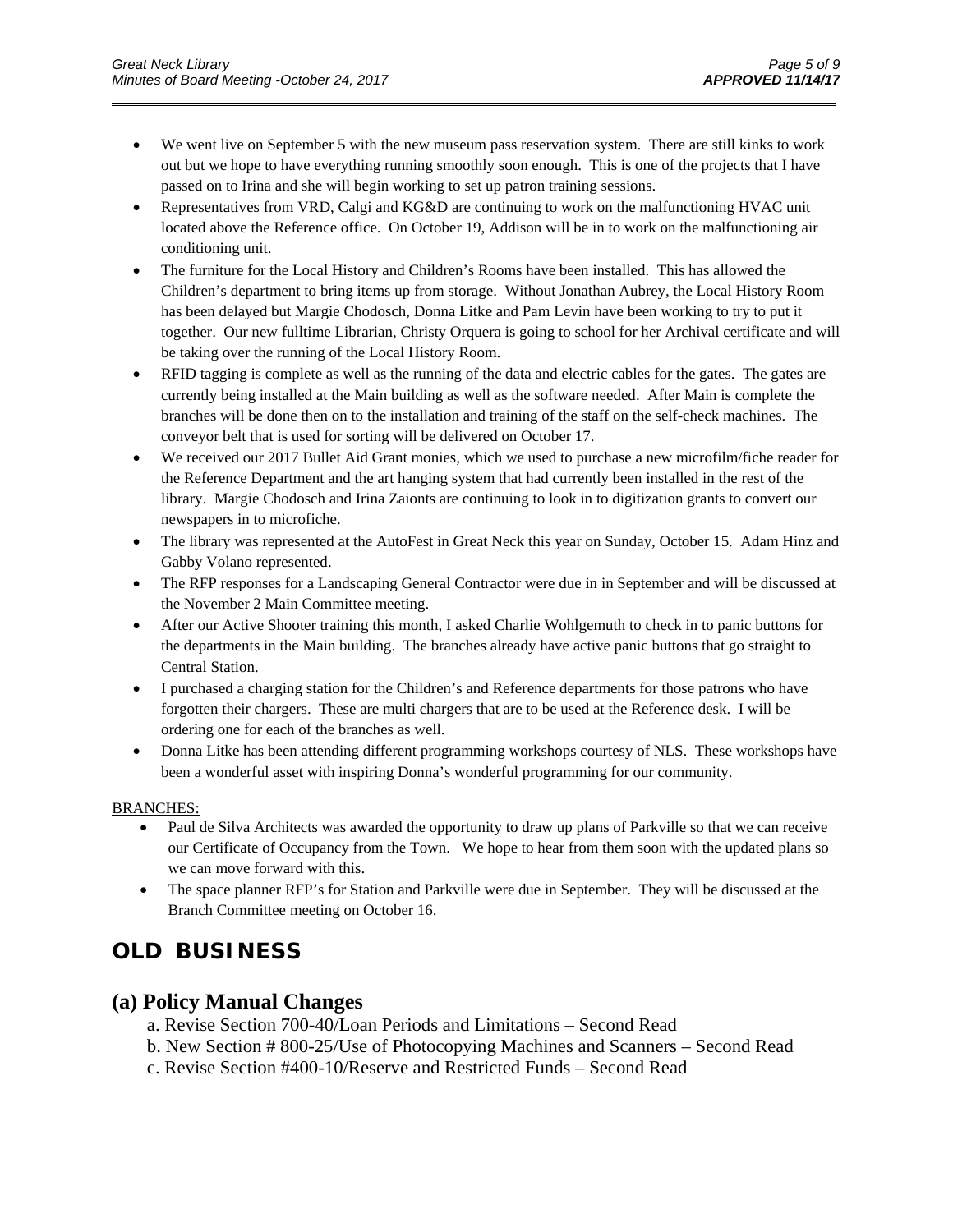# **NEW BUSINESS**

## **(a) Retirement of Kathleen Cotter-Head of Station Branch**

Kathleen Cotter, Head of the Station Branch is retiring on November 18, 2017 after 17 years of service. Her last day will be November 18, 2017.

\_\_\_\_\_\_\_\_\_\_\_\_\_\_\_\_\_\_\_\_\_\_\_\_\_\_\_\_\_\_\_\_\_\_\_\_\_\_\_\_\_\_\_\_\_\_\_\_\_\_\_\_\_\_\_\_\_\_\_\_\_\_\_\_\_\_\_\_\_\_\_\_\_\_\_\_\_\_\_\_\_\_\_\_\_\_\_\_\_\_\_\_\_

## **(b) Acceptance of Credit Card Readers for Main and the Branches**

### **Upon Motion by Francine Ferrante Krupski, second by Michael Fuller, and after discussion, it was,**

Moved, that the Great Neck Library Board of Trustees authorize the use of CPN (Pivotal Payments) for the use of credit card readers at all 4 locations.

After discussion, the motion was amended. **Upon Motion by Francine Ferrante Krupski, second by Michael Fuller, and after discussion, it was,** 

**RESOLVED**, that the Great Neck Library Board of Trustees authorize the use of CPN (Pivotal Payments) at the cost of 2.5 $\phi$  per transaction and 10 $\phi$  transaction fee for the use of credit card readers at all 4 locations.

**VOTE:** Yes – 6 (Schaufeld, Marcus, Fuller, DiCamillo, Ferrante-Krupski, Miller) *MOTION CARRIED UNANIMOUSLY*

## **(c) Snow Removal Contract**

### **Upon Motion by Rebecca Miller, second by Joel Marcus, and after discussion, it was,**

**RESOLVED**, that the Great Neck Library Board of Trustees authorize the renewal of the snow removal contract for the season November 1, 2017 through April 30, 2018 with EPG Construction Corp at a base price of \$9,998, plus \$220 per sanding of accumulations under two (2) inches, and snowplow charges for accumulation over eight (8) inches, to be charged to the Snow Removal budget line.

**VOTE:** Yes – 6 (Schaufeld, Marcus, Fuller, DiCamillo, Ferrante-Krupski, Miller) *MOTION CARRIED UNANIMOUSLY*

## **(d) Approval of RFP for IT Consultant**

### **Upon Motion by Michael Fuller, second Marietta DiCamillo, and after discussion, it was,**

**RESOLVED**, that the Great Neck Library Board approve the Request for Proposal (RFP) for hiring an IT Consultant as presented. [copy appended]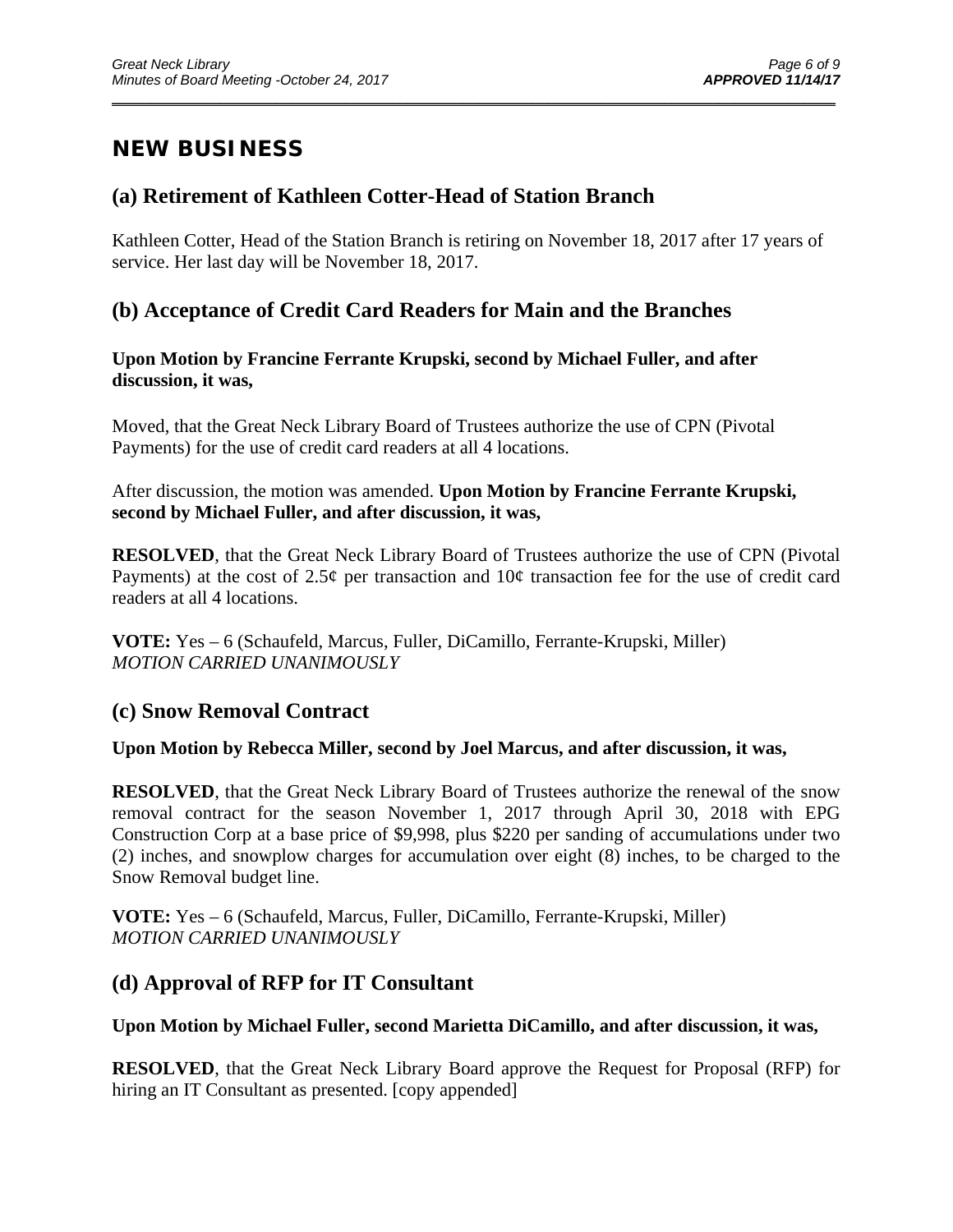**VOTE:** Yes – 6 (Schaufeld, Marcus, Fuller, DiCamillo, Ferrante-Krupski, Miller) *MOTION CARRIED UNANIMOUSLY*

## **(e) Approve Purchase of Software Licenses for RFID Self Check Out**

**Upon Motion by Rebecca Miller, second by Marietta DiCamillo, and after discussion, it was,** 

**RESOLVED**, that the Great Neck Library Board of Trustees approve the purchase of Five (5) Software Licenses for the RFID Self Check Out Machines at the Main Library and the Branches from Innovative Interfaces, Inc. in the amount of \$ 4,732.00; such funds to be taken from the Automated Library Fund.

**VOTE:** Yes – 6 (Schaufeld, Marcus, Fuller, DiCamillo, Ferrante-Krupski, Miller) *MOTION CARRIED UNANIMOUSLY*

## **(f) Approve Purchase of Roadside Assistance for Library Van**

**Upon Motion by Francine Ferrante Krupski, second by Marietta DiCamillo, and after discussion, it was,** 

**RESOLVED**, that the Great Neck Library Board of Trustees approve the purchase of Roadside Assistance for the Library Van from Forward Thinking in the amount of \$ 161.00; such funds to be taken from the Van Maintenance Expense Line in the General Fund.

**VOTE:** Yes – 6 (Schaufeld, Marcus, Fuller, DiCamillo, Ferrante-Krupski, Miller) *MOTION CARRIED UNANIMOUSLY*

## **(g) Approval of Travel & Relocation Expenses for Director Search Candidates**

### **Upon Motion by Rebecca Miller, second by Marietta DiCamillo, and after discussion, it was,**

**RESOLVED**, that the Board of Trustees of the Great Neck Library approve the coverage of aggregate travel expenses not to exceed \$15,000 for selected director search candidates, traveling more than 50 miles to appear for an interview as part of the director search process. Further, we approve an amount not to exceed \$5,000 in relocation expenses for the selected candidate. These amounts are to be charged to the Recruiting and Training Expense line of the operating budget.

**VOTE:** Yes – 6 (Schaufeld, Marcus, Fuller, DiCamillo, Ferrante-Krupski, Miller) *MOTION CARRIED UNANIMOUSLY*

*Board Comment: Trustee DiCamillo asked Business Manager Steven Kashkin to see if a transfer of funds will be needed.*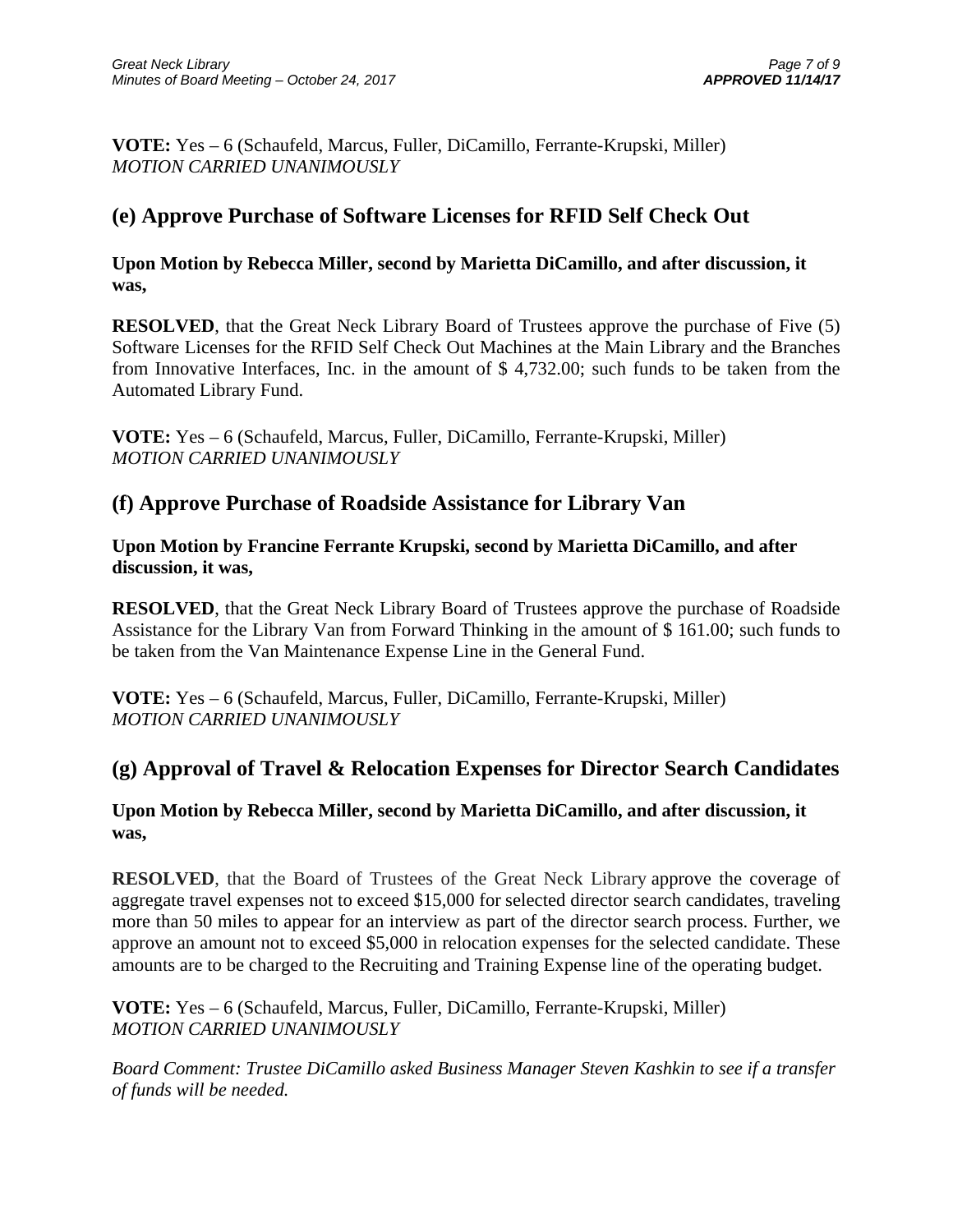# **(h) Board of Trustees Appointment**

### **Upon Motion by Joel Marcus, second by Marietta DiCamillo, and after discussion, it was,**

**RESOLVED**, that the Great Neck Library Board of Trustees appoint Josie Pizer to fill a vacancy due to the removal of a Trustee. She will serve until January 2019, successor will be elected at the October 2018 Annual Meeting to serve the remaining term expiring 2021.

**VOTE:** Yes – 5 (Schaufeld, Marcus, Fuller, DiCamillo, Miller) Abstain – 1 (Ferrante-Krupski) *MOTION CARRIED UNANIMOUSLY*

### **(i) Authorize Branch Committee to Interview Space Planners for Station & Parkville**

**Upon Motion by Michael Fuller, second by Marietta DiCamillo, and after discussion, it was,** 

**RESOLVED**, that the Board of Trustees of the Great Neck Library authorize the Branch Committee to interview Space Planners for Station Branch and Parkville Branch.

**VOTE:** Yes – 6 (Schaufeld, Marcus, Fuller, DiCamillo, Ferrante-Krupski, Miller) *MOTION CARRIED UNANIMOUSLY*

## **(i) Transfer of Funds from the Main Building & Special Services Fund to the Branch & Special Services Fund for Lakeville Furniture**

**Upon Motion by Marietta DiCamillo, second by Michael Fuller, and after discussion, it was,** 

**RESOLVED**, that the Board of Trustees of the Great Neck Library authorize the transfer of \$25,000 from the Main Building & Special Services Fund to the Branch & Special Services Fund for the purpose of furniture for the Lakeville Branch.

**VOTE:** Yes – 6 (Schaufeld, Marcus, Fuller, DiCamillo, Ferrante-Krupski, Miller) *MOTION CARRIED UNANIMOUSLY*

### **CORRESPONDENCE**

None

### **OPEN TIME**

N. Penner – Fines, Copy Fees M. Wohlgemuth – Public Scanners, Deleted Items